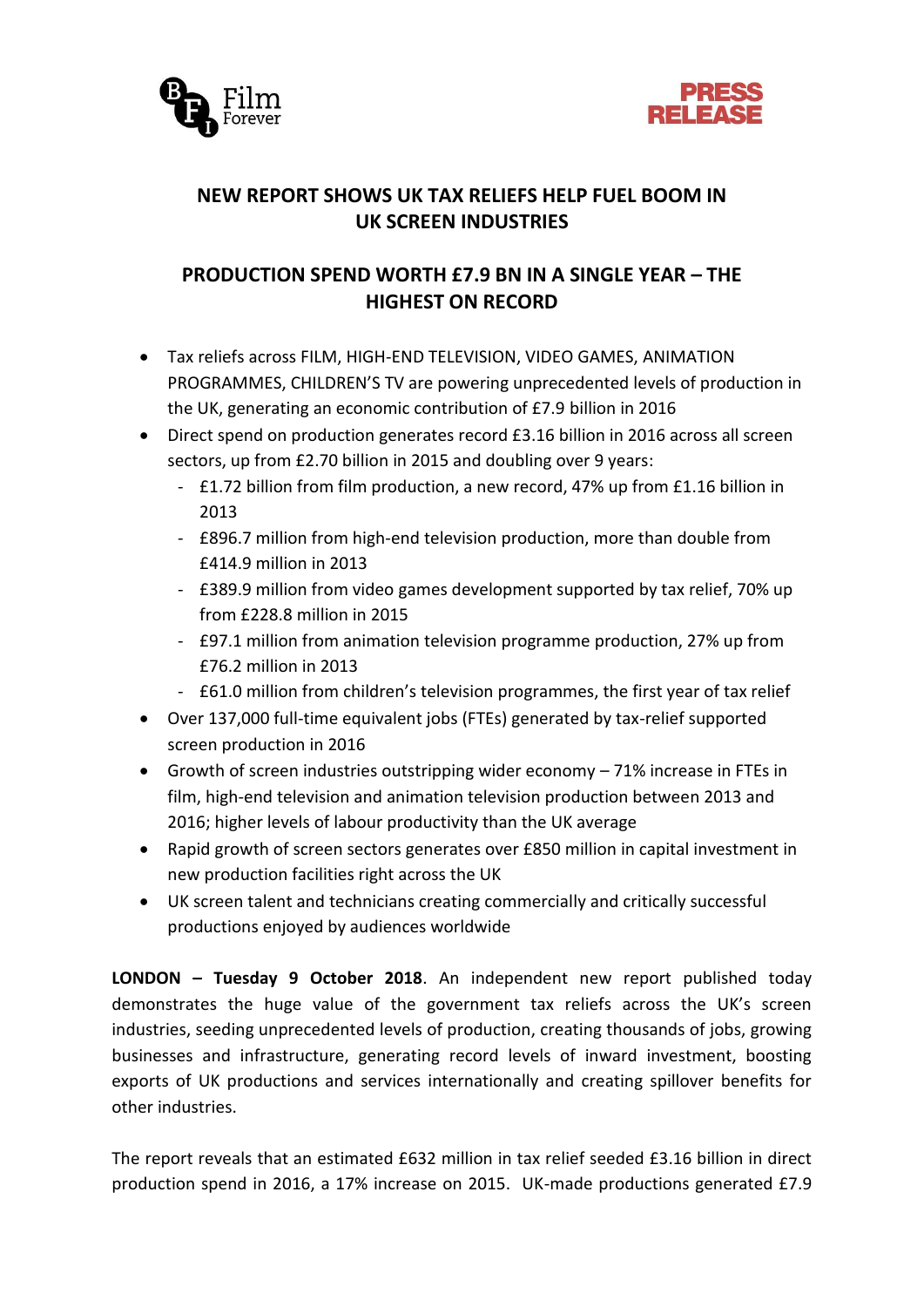



billion as the screen sector's overall economic contribution (GVA), including £2 billion in tax revenues. Production spend which would not take place without the tax reliefs, known as additionality, doubled GVA to £4.1 billion in 2016.

*Screen Business: How tax incentives help power economic growth across the UK* is a comprehensive analysis of the economic contribution of the tax reliefs for film, high-end television and, for the first time, analyses the new tax reliefs for video games, TV animation programmes and children's TV programmes. The report uses the latest complete dataset available from 2016.

The report has been produced by analysts Olsberg SPI with Nordicity, and commissioned by the BFI, working with industry partners including the British Film Commission (BFC), Pact, Pinewood Group, UK Interactive (Ukie), the UK Screen Alliance and Animation UK.

**Rt Hon. Philip Hammond MP, Chancellor of the Exchequer** said: "From TV shows like *The Crown*, to films like *Darkest Hour*, and animations like *Peppa Pig*, our creative industries are intrinsic to the rich cultural fabric of the UK. But they're also an important part of a dynamic and diversified economy, and a key component of our great, global trading nation. That is why this government is committed to supporting our highly-skilled and innovative creative industries through creative sector tax reliefs. I am confident that the creative industries will continue to grow, provide strong employment and be the face of British culture to the world in future years."

**Minister for the Creative Industries, Margot James, said:** "The UK is a creative powerhouse for producing many award-winning films, shows and video games enjoyed by millions globally. It is home to incredible success stories such as James Bond, Batman Arkham, *The Crown* and *Horrible Histories* demonstrating that Britain is a hub for creativity. These fantastic statistics show investment in our screen industries is booming and government is committed to supporting their continued success through our tax reliefs and modern industrial strategy, which is helping our creative sectors go from strength to strength."

**Amanda Nevill, BFI CEO** says: "Screens of all sizes are now central to our daily lives and today's report shows the UK as a global leader in creating the content for those screens. This new report endorses the huge part the government's tax incentives play in our success story, creating a fiscal environment that's boosting the economy, creating jobs and supporting our outstanding talent and infrastructure. The reliefs are also of huge cultural importance, enabling talent to produce the richest possible range of films, television programmes and video games, which create IP, and are loved by audiences both at home and around the world. It is the BFI's mission to maintain and improve this globally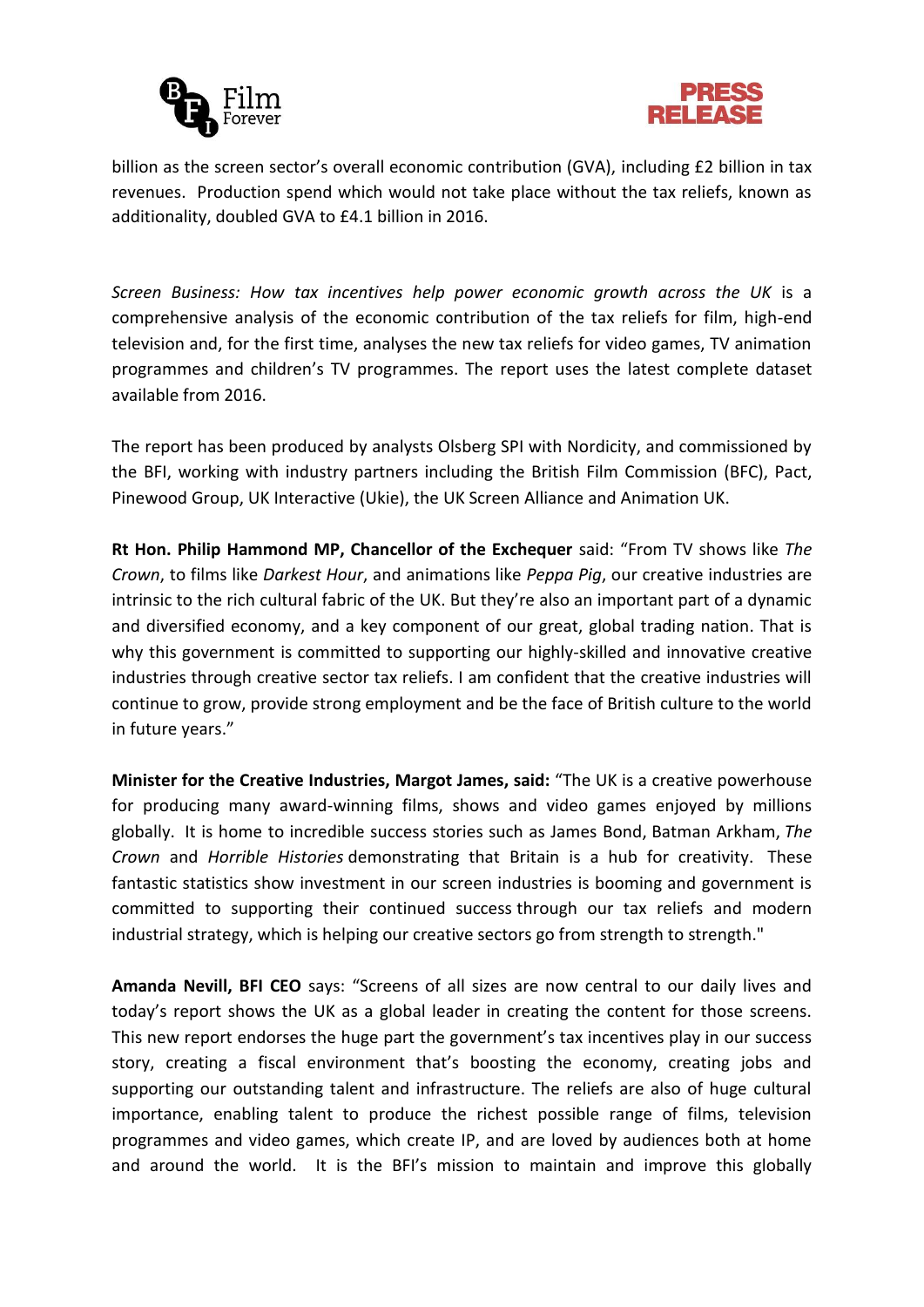



competitive environment for the future and the BFI stands ready to work with government and industry to help continue this growth in the years ahead."

**John McVay, Chief Executive of Pact** says: "Yet again the research shows how much return on investment the creative industries and the screen sector in particular produces for the UK economy. Using the tax relief to maximise opportunities and growth across the UK is vital to help the UK screen sector achieve the high quality needed to compete globally."

**Adrian Wootton, Chief Executive of Film London and the British Film Commission** says: "Film and high-end TV are big business, and the record-breaking inward investment figures demonstrate outstanding growth and the success of the UK in continuing to meet increasing demand, delivering world-class skills, talent and technical expertise. This fantastic achievement also spans animation and games, seeing the entire screen sector delivering at the highest level throughout the UK's nations and regions, and translating to economic growth, job creation and training opportunities. It is wonderful to see these figures clearly demonstrating the value of the tax reliefs in reaping incredible dividends for our economy and also for industry in terms of boosting infrastructure and opening up new business opportunities."

**Dr Jo Twist OBE, CEO Ukie** says: "The 'Screen Business' report proves what an economic, cultural and technological powerhouse the UK games industry is. The video games tax relief is an effective incentive to companies making games with a uniquely British and European flavour and UK-based talent, that otherwise might not have been made. The report is important in showing the return on the investment that the VGTR makes to the economy in employment, and enrichment of our cultural output. The video games tax relief is so important in providing confidence and certainty to the ecosystem we have in the UK and we look forward to its continued influence."

**Andrew Smith, Corporate Affairs Director, Pinewood Group** says: "The UK's consistent success in delivering world-class films, television and video games is testament to our creativity, highly skilled workforce, state of the art facilities and fiscal incentives. This report from the BFI provides the evidence needed by business to attract continued private investment in the screen industries and generate further growth. Pinewood's confidence in the UK as a leading player in this global industry and the opportunities we have for growth underpin our own increased investment in new and expanded production facilities."

**Producer Iain Smith, Applecross Productions** (*Mad Max: Fury Road, Children of Men*)**, Chair of the British Film Commission, Film Skills Council and the Film Industry Training Board** says: "The consistently high quality of technical innovation achieved by UK film and television crews is unrivalled. Their efficiency and creativity sets the bar for those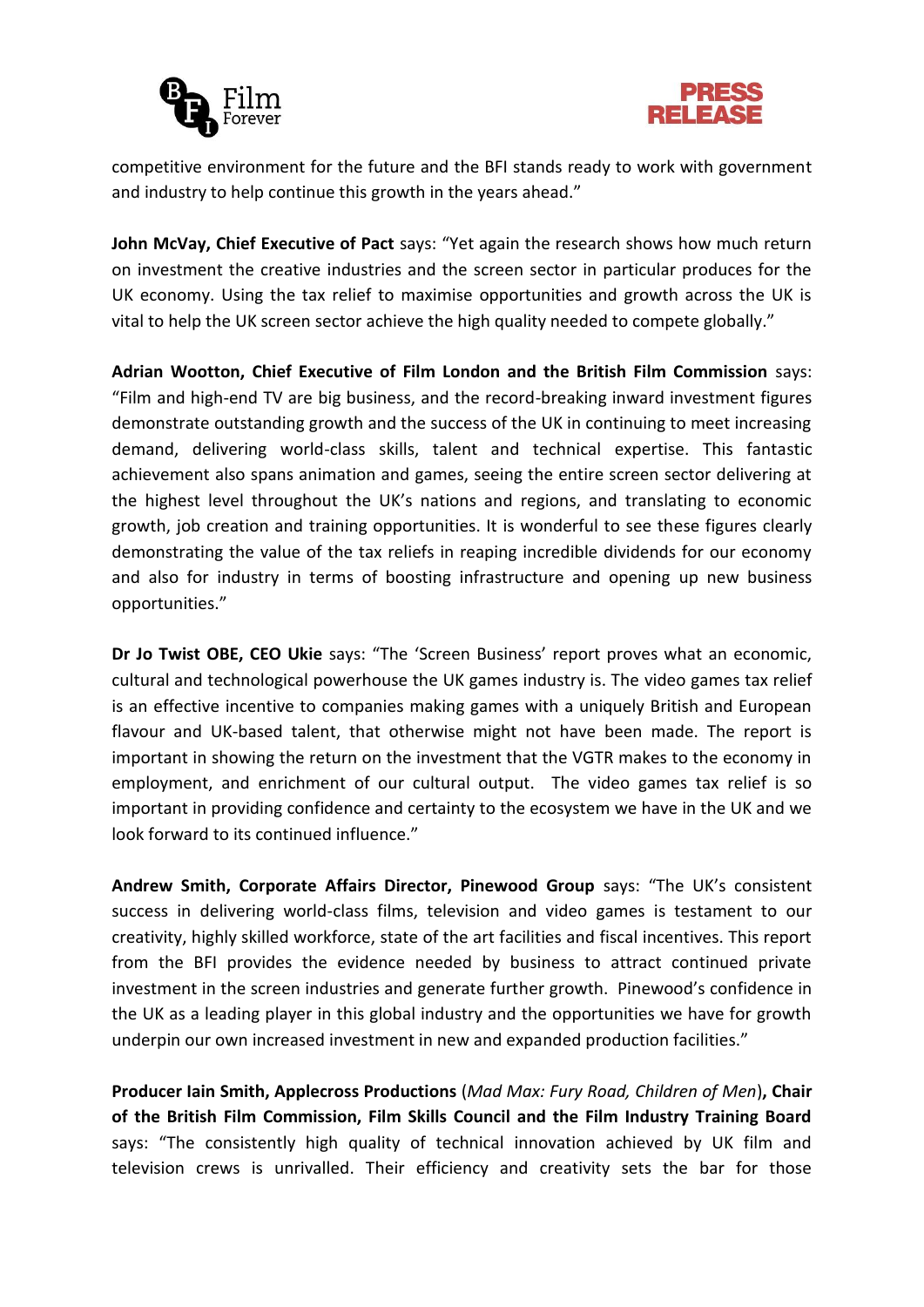



international executives who only want to work with the world's best. In this fast moving and highly competitive sector, the UK's tax reliefs are crucial, enabling the industry to compete successfully in the global marketplace. The government's ongoing support enables our crews to showcase their skills and talents on an impressive scale. Alongside this, ongoing government support and continuing investment from industry, improves and broadens our skills-base and prepares us well for the future. In this way we shall continue to increase productivity, encourage creativity and create jobs."

**Neil Hatton, Chief Executive, UK Screen Alliance** says, "The UK's VFX industry has seen a significant growth as a result of the changes made in 2014 to the qualification threshold for tax relief which has allowed productions to qualify on the basis of VFX work alone. This has brought in more productions across both film and HETV and in recent times the UK's VFX companies have been able to attract significant work for SVoD platforms."

**Oli Hyatt, Founder Animation UK, Partner Blue Zoo** says, "Animation UK campaigned relentlessly to get the tax breaks in place, so we're delighted that the figures out today prove its success. However, to carry on making world-class animation we still need to do everything in our power to make sure the sector offers the right conditions for growth, including inward investment, exports and job creation."

### **Production spend**

Expenditure on feature film production in the UK has doubled in nine years since the film tax relief was introduced, from £849 million in 2007 to a record-breaking £1.72 billion in 2016. High-end television production has also boomed since the introduction of the high-end tax relief in 2013, with expenditure more than doubling over the ensuing three years from £414.9 million to £896.7 million. The video games tax relief which came into effect in 2014 has supported £389.9 million of development expenditure in 2016, up from £228.8 million in 2015. The animation and children's television tax reliefs have helped these smaller but culturally vital sectors develop 'greenshoots' and generate expenditure of £97.1 million and £61.0 million respectively.

Technology has had a seismic impact in driving structural change and innovation in screen production and distribution as well as audience consumption of film, TV and video games.

### **Growth, jobs, productivity and tax revenues**

In 2016, screen production supported by the tax reliefs generated £7.91 billion in GVA for the economy and 137,340 FTEs of employment in the UK. The employment and economic activity generated by screen production supported by the tax reliefs yielded £2.04 billion in tax revenue in 2016. Production activity across the tax relief sectors generated 48,330 direct and indirect FTEs of employment directly in production in 2016.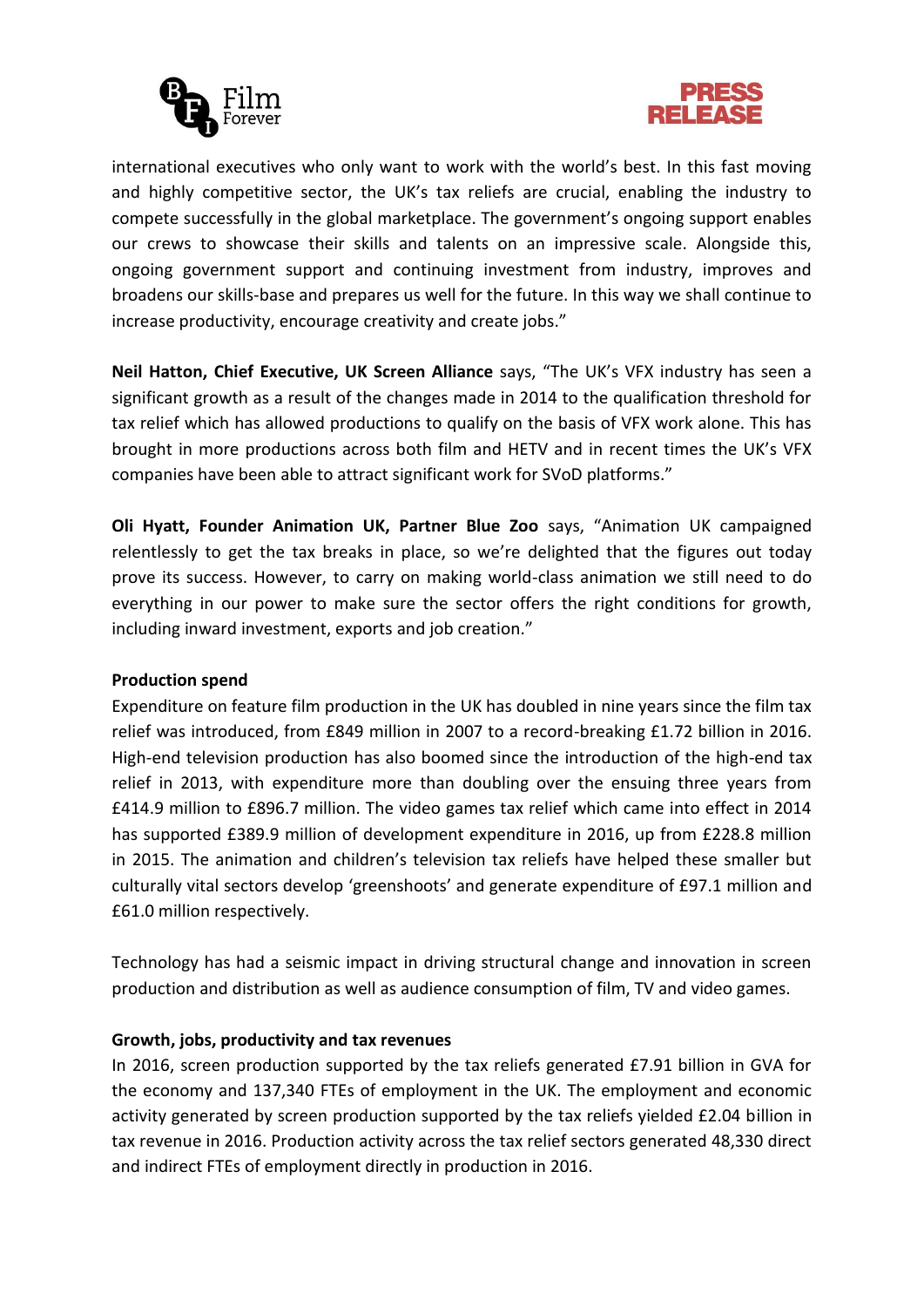



Over four years the tax reliefs have driven a 63% growth in production spend and a 62% increase in employment across film, high-end television and animation television programmes. The overall tax revenues across film, high-end TV and animation television programmes have grown by 67% from £1.11 billion in 2013 to £1.86 billion in 2016. All screen sector tax reliefs deliver a consistently growing return on investment through GVA.

Film, high-end TV and animation television programmes, the three sectors with the longest established tax reliefs, have grown their overall GVA contribution by 73%, from £4.19 billion in 2013 to £7.30 billion in 2016. Film was the largest contributor, generating £5.23 billion.

The growth in spend and investment within the UK screen infrastructure is stimulating further need for skilled people. The BFI's £19 million investment plan supported through the National Lottery, announced last year, is addressing the need for 10,000 new entrants to keep the UK in the vanguard of global film production over the next five years.

The rate of productivity (the amount of economic output, GVA, per FTE across the tax relief screen sectors) across the tax relief supported screen sectors at £75,600 per FTE is higher than for the average for UK economy as a whole (£62,144). Video games delivered the highest rate of labour productivity in 2016 at £83,800 and visual effects (VFX) also generated relatively high labour productivity at £81,300.

The tax reliefs play a crucial role supporting the UK's competitiveness as a creative destination, attracting international inward investment production in the face of strong global competition. They have also helped lead to a repatriation of high-end TV productions which would otherwise have been made outside the UK.

Attracted to the UK's world-class skills, facilities and diverse locations, film and high-end television production attracted £1.97 billion of inward investment and international coproduction in 2016, including projects from the US, Europe and other markets in 2016; 76% of the total spend on film and high-end television production. Inward investment in UK film production reached £1.38 billion in 2016, the highest ever recorded and a 11% increase from £1.24 billion in 2015. High-end TV attracted £554.2 million of inward investment and international co-production expenditure in 2016, a 28% increase on £431.6 million in 2015. The total amount of inward investment and international co-production spend attracted by all five sectors was over £2 billion in 2016.

Tax relief supported production is also fuelling further private sector investment with more than £850 million identified spend on facilities across the UK since 2013 to service the growth in production. New and developing studio spaces include Wolf near Cardiff,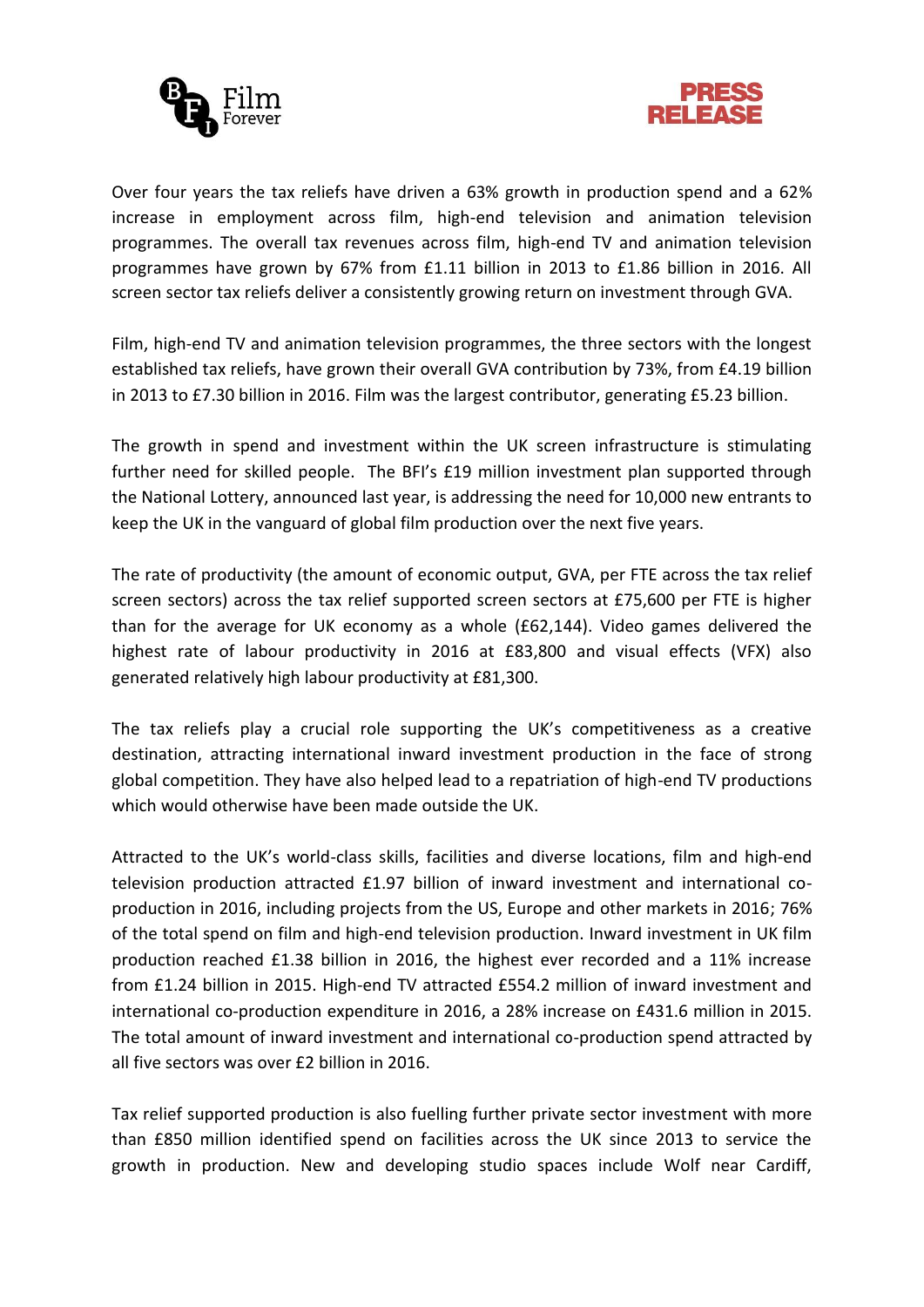



Pentland in Scotland, Church Fenton in Yorkshire, Belfast's Harbour Studios, Dagenham in London, Shepperton Studios, Longcross Studios, Elstree Studios and the Littlewoods building in Liverpool.

The strength of the UK video games sector has attracted over £1.75 billion of inward investment since the introduction of the VGTR, with creative hubs across the UK including Brighton, Cambridge, Cardiff, Guildford, Glasgow, Edinburgh, Dundee, Liverpool, London, Manchester, Oxford, Sheffield, Leeds, Nottingham and Warwick/Leamington Spa.

### **VFX**

For the first time, the impact of the tax reliefs on the Visual Effects (VFX) sector has been analysed. Whilst VFX is not a direct recipient of its own tax relief, it has become a vital and creative element in film and TV production, driving business growth and innovation through UK-based productions such as *Star Wars: The Force Awakens*, *Paddington* and *Gravity*. This success has fuelled significant private investment in VFX facilities establishing the UK as a global leader in delivering award-winning VFX work, in turn attracting further inward investment production, creating jobs and tax revenues. Direct spend on tax relief supported VFX is estimated to have been £275.4 million for 2016, generating £315.1 million in GVA and 6,120 FTEs of employment. This impact increases to £609 million when the impact of VFX content across the screen value chain is included. The impact increases to £773.9 million in GVA when spillover impacts are added.

### **FILM**

### **Tax relief, spend and jobs**

The film tax relief has helped generate significant increases in production expenditure since it was introduced in 2007, growing from £850.9 million in 2007 to a record £1.72 billion in 2016, of which £1.38 billion was inward investment spend. Since 2013, the film tax relief has supported higher-budget films such as *Dunkirk* and *Star Wars*, all made in the UK alongside independent UK films such as *Paddington 2, Lady Macbeth, Their Finest* and *God's Own Country*.

In 2016 an estimated £343.6 million of tax relief was claimed against total expenditure in the UK of £1.72 billion. When wider economic impacts – revenues from industries that derive benefits from film production – are taken into account, film contributed a total GVA of £5.23 billion in 2016 including tax revenues of £1.28 billion.

The evidence shows that growth is set to continue. The BFI's interim film production statistics for 2017 show a new record spend with £2.00 billion, a 12% increase on 2016. Films which went into production in the UK recently included the blockbuster *Avengers:*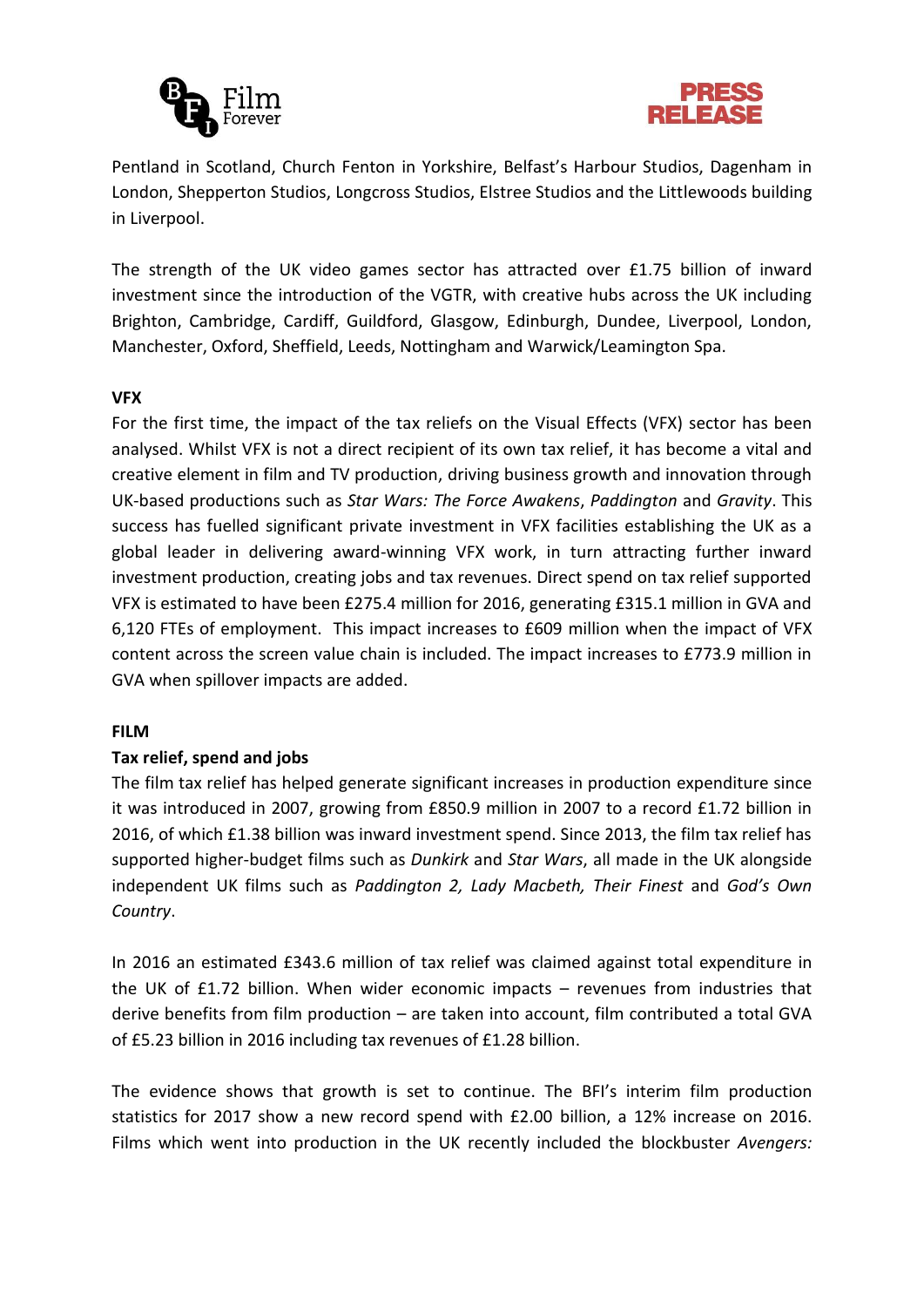



*Infinity War, Solo: A Star Wars Story, Dumbo, Mission Impossible 6, Aladdin, Yardie, Phantom Thread, The Boy Who Harnessed the Wind* and *Peterloo*.

Film generates substantial employment within the UK. In 2016, film production, on its own, generated 28,250 FTEs of direct employment, across the film value chain contributing £2.46 billion in direct GVA and £619.7 million in direct tax revenues. With all impacts added, tax relief supported film production delivered an estimated 86,800 FTEs and £5.23 billion in GVA.

# **Distribution revenues**

The distribution of UK-made films generated £2.34 billion in turnover across all platforms and £1.40 billion in GVA in 2016. Video platforms – DVD, Blu-ray and online – saw a large increase in the value of UK films with £366.0 million in 2016 from £338.0 million in 2013. Free-to-air and subscription television channels generated £323 million of value for UK films. The cinema exhibition of UK films generated £565.5 million in turnover and £399.9 million in GVA.

# **International trade and exports**

Film is a significant source of export revenues for the UK, generating £1.71 billion and contributing to a trade surplus of £926.0 million in 2016. Film also showed a significantly strongest export-to-GVA ratio of 0.38 compared to the UK's next best sector of 0.27.

# **Tourism and other benefits**

Films with a strong UK story, place and culture such as *Harry Potter, Paddington* and *Kingsman* have featured prominently in UK tourism campaigns. Visitors to the UK spent an estimated £597.7 million in film-related tourism, generating £628.3 million in GVA and supporting 13,440 jobs and yielding £194.9 million in tax revenues. Merchandise sales related to film production in the UK generated estimated revenues of £295.0 million during 2016.

### **HIGH-END TELEVISION**

High-end television (HETV) production in the UK has also boomed since the introduction of the tax relief in 2013. Major shows which have been hits around the world such as *Game of Thrones, The Crown, The Night Manager* and *Black Mirror* have shown the UK has the capacity in its infrastructure, services and skills to make large-scale prestige productions, including productions for major online providers such as Netflix and Amazon, which are now investing heavily in original UK content. Netflix has recently announced it may seek to establish a studio base in the UK to service future productions.

### **Tax relief, spend and jobs**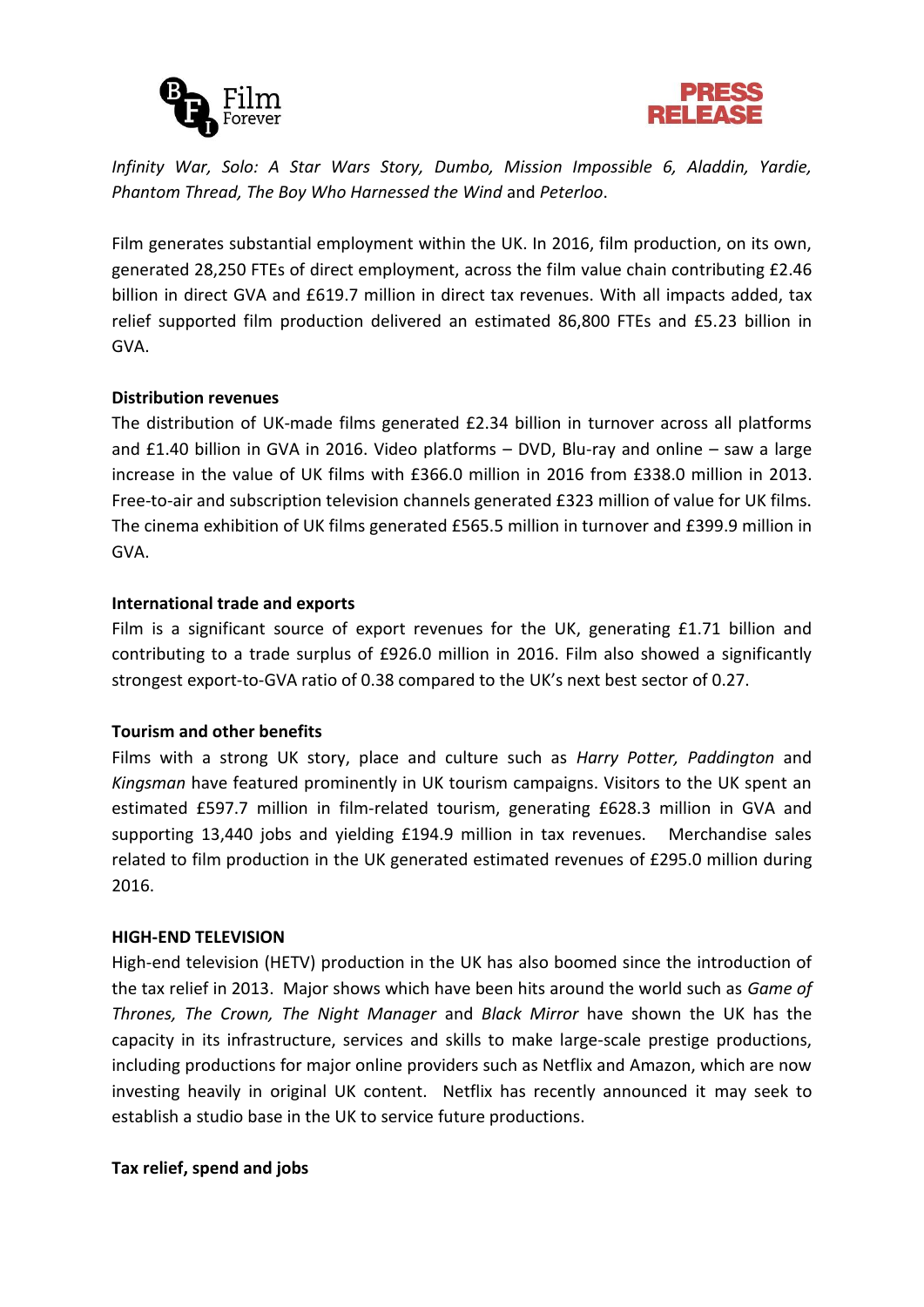



Production spend has almost doubled over the four years since the tax relief was introduced, from £414.9 million in 2013 to £896.7 million in 2016. An estimated £179.4 million of tax relief was claimed against the 2016 expenditure.

High-end TV production expenditure rose by 4.5% in 2016 to a record of £896.7 million (£858.1 million in 2015). Inward investment and co-production has continued to grow, reaching £554.2 million in 2016, a 28.4% increase on £431.6 million in 2015. Further economic impact generated by HETV content boosted its overall GVA contribution to £1.72 billion in 2016, yielding £466.1 million in tax revenues. BFI interim figures for 2017 indicate growing spend on production to £984.6 million.

In addition to the spend and economic impact generated by the production of high-end television projects, the report shows that high-end TV content also generated £580.2 million in revenue for UK broadcasters in 2016, representing 4.2% of the broadcasting sector's total revenue. High-end TV also generated an estimated £185.8 million in revenue and £62.3 million in GVA for other video platforms, i.e. DVD and Blu-ray sales and rentals, and digital VoD, SVoD and TVoD services.

High-end television production is also a major source of employment for the UK, generating 13,090 direct FTEs throughout all parts of the value chain, rising to 32,660 once spillover impacts are taken into account.

### **Tourism and other benefits**

The international success of high-end television productions such as *The Crown, Downton Abbey, Outlander, Poldark* and *Game of Thrones* in showcasing the UK has a major impact on tourism. The report estimates that HETV-related tourism spent £266.2 million in 2016 generating 5,990 FTEs and £267.8 million in GVA including £84.2 million in additional tax revenues.

### **Total economic contribution**

When the direct contributions of the core HETV production sector and the value chain and spillover impacts are taken into account, the tax relief raises high-end television's contribution to 32,660 FTEs, £1.72 billion in GVA and £466.1 million in tax revenues.

#### **VIDEO GAMES**

The UK develops and produces globally successful video games including the highestgrossing entertainment product of all-time, *Grand Theft Auto V* which has achieved more than \$6 billion in worldwide revenues, *Football Manager* and *Forza Horizon*. The industry continues to grow, and produces leading global technologies and content, including in emerging areas such as artificial intelligence, virtual reality, augmented reality and eSports.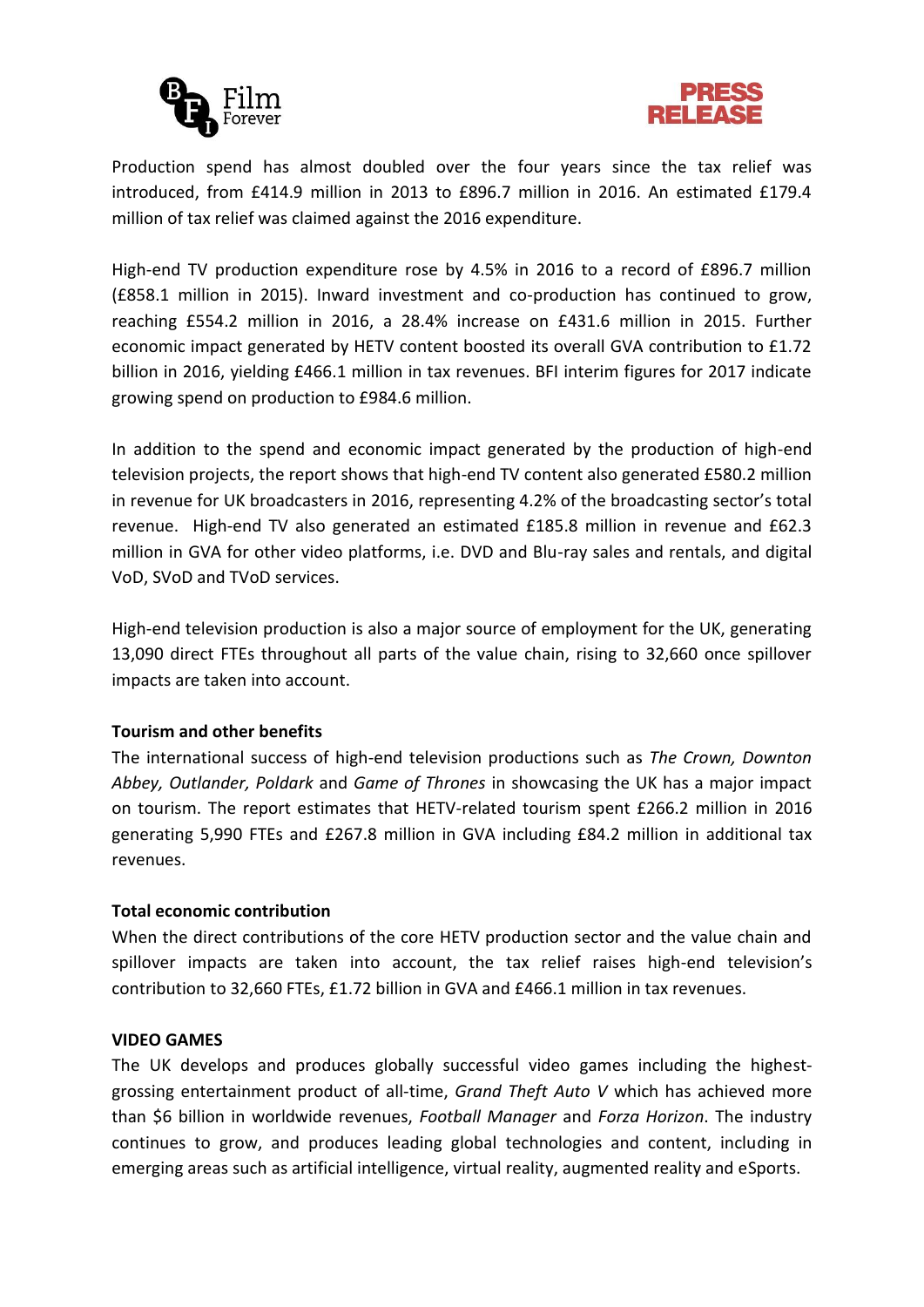



### **Tax relief, spend and jobs**

The video games tax relief (VGTR) was introduced in 2014 to support the creation of UKmade and culturally-focused games, e.g. *Down on the Farm, The Secret Life of Boys* and *Peter Rabbit: Hop To It* and to enable the UK industry to grow and maintain its competitiveness in a growing global sector. Tax relief supported production contributed an estimated £389.9 million expenditure on developing 228 video games, 4,640 in FTEs of direct employment, £294.1 million in direct GVA and £106.3 million in direct tax revenues. When spillover impacts are taken into account, the overall economic contribution of VGTR supported games rises to £525.0 million in GVA, 9,240 FTEs of employment and tax £156.0 million in tax revenues.

In 2016, an estimated £78.0 million of tax relief was claimed against total gamedevelopment expenditure in the UK of £389.9 million; 68% of the expenditure under the tax relief was additional and would not have occurred in the UK without the relief.

UK games companies are attractive to international investors; between 2015 and 2017 inward investment primarily from Chinese investors amounted to approximately £1.75 billion.

#### **Sales**

Tax relief supported games accounted for £167.0 million in consumer sales in the UK in 2016, generating £10.3 million in tax revenues (i.e. VAT and other taxes). A review of sales in the UK by Ukie concluded that UK-made video games accounted for 17.3% of market share.

### **Total economic contribution of the video games tax relief**

When the direct contributions of the core video games sector plus the broader value chain and spillover impacts are taken into account, the tax relief enables the video games industry to contribute £525.0 million in GVA including £156.0 million in tax revenues and 9,240 FTEs of employment.

### **Total economic contribution of the whole UK video games industry**

An analysis of the wider UK video games industry, including all UK-made games and the publishing and sale of non-UK games shows that in 2016, the sector directly employed 20,430 people and contributed £1.52bn in GVA to the UK economy. With indirect economic and spillover impacts included, these numbers rise to show the industry supporting 47,160 jobs and contributing a total of £2.87bn in GVA.

Within these numbers, 16,140 FTEs are directly employed in development and publishing roles, contributing over £1.35bn in GVA. Overall, the industry spends £1.25bn on game development in the UK.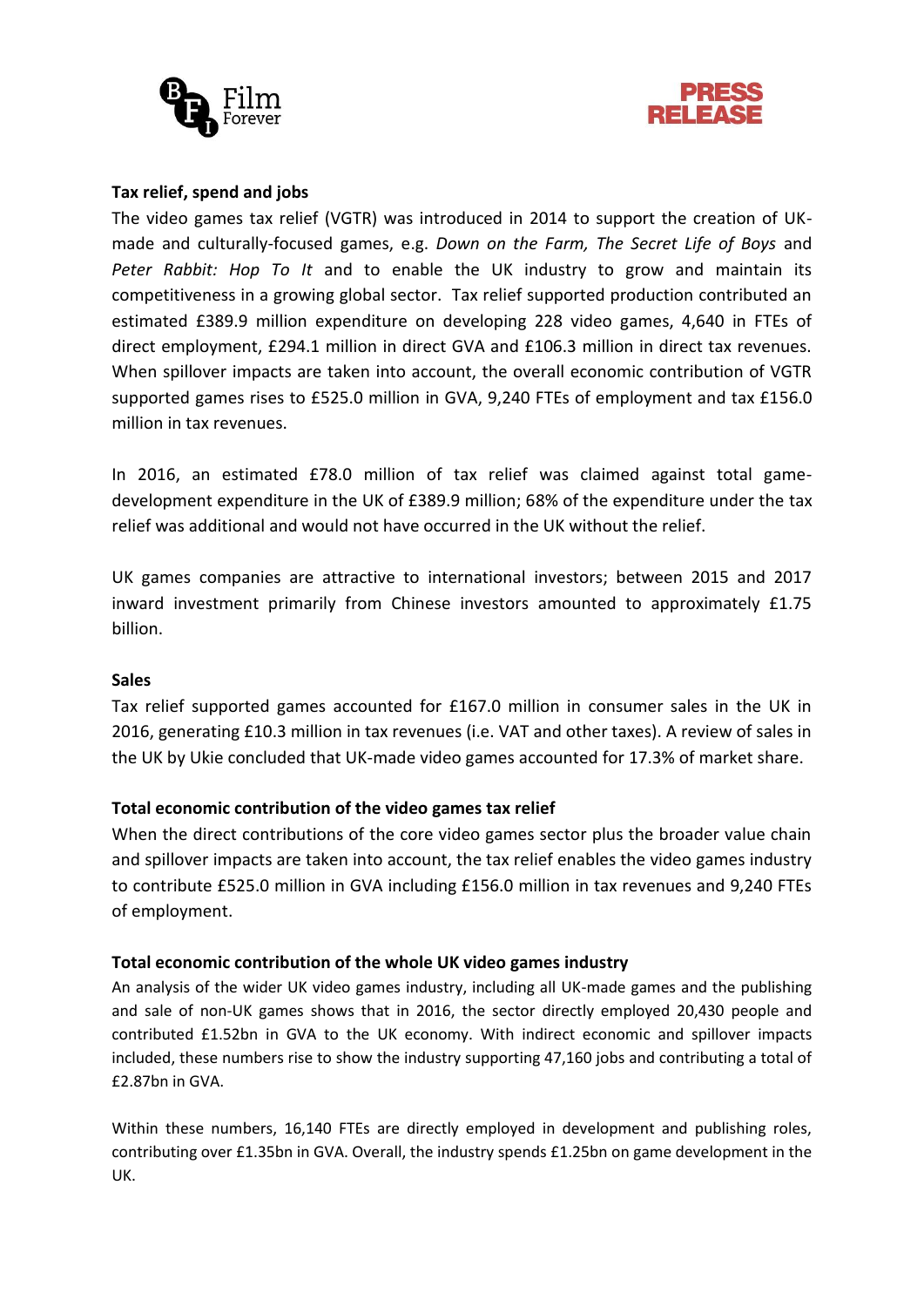



#### **TV ANIMATION PROGRAMMES**

The UK has a long tradition in creating successful animation programmes such as *Peppa Pig, Postman Pat, Bob the Builder, Wallace and Gromit* and *Thomas and Friends,* which have become global franchises generating millions in revenues and long-term intellectual property (IP) value for UK creators. The development, production and market exploitation of animation content is lengthy, with the economic returns from sales and licensing occurring many years after production. However, animation is easily adapted to other languages, a benefit for exports and revenues that can be generated for many years into the future.

Tax relief for animation programmes was introduced in 2013 to support a sector facing strong overseas competition and falling license fees from broadcasters. Although the animation programme sector is smaller than other areas of the screen industries, it is showing 'greenshoots' growth.

The tax relief has enabled production expenditure to reach £97.1 million in 2016, generating £100.7 million in direct GVA, £35.7 million in direct tax revenue and 1,550 FTEs of direct employment. This spend on production included £38.3 million in inward investment and coproduction. When the impact and growth from across the value chain and spillover benefits is added into the analysis, tax relief supported animation GVA increases to £354.8 million and tax revenues to £107.1 million, delivering 7,120 FTEs of employment.

Despite the size of the sector, it delivers a strong return on investment for the tax relief. In 2016 an estimated £19.4 million of tax relief was claimed against total expenditure in the UK of £97.1 million.

Animation also contributes to other forms of screen content including film, e.g. box office hits *The Jungle Book* and *Shaun the Sheep Movie,* and broadcasting, which are incorporated into the spend for productions which access the film and children's programmes tax reliefs, as well as the UK's highly successful commercials industry. A survey of UK animation companies suggests that the animation production spend across all sectors increased to £131.5 million in 2016, generating 3,080 FTEs employment and £152.5 million in GVA. This is boosted to £274.1 million in GVA when broadcast value, video and distribution revenues are taken into account.

# **CHILDREN'S TELEVISION PROGRAMMES**

The UK has a successful track record in producing high-quality children's television with recent productions including *Horrible Histories, Hank Zipzer* and *The Worst Witch*. However, since the abolition of the content quota for children's content on commercial television in 2003, the sector has faced major challenges in financing and creating culturally relevant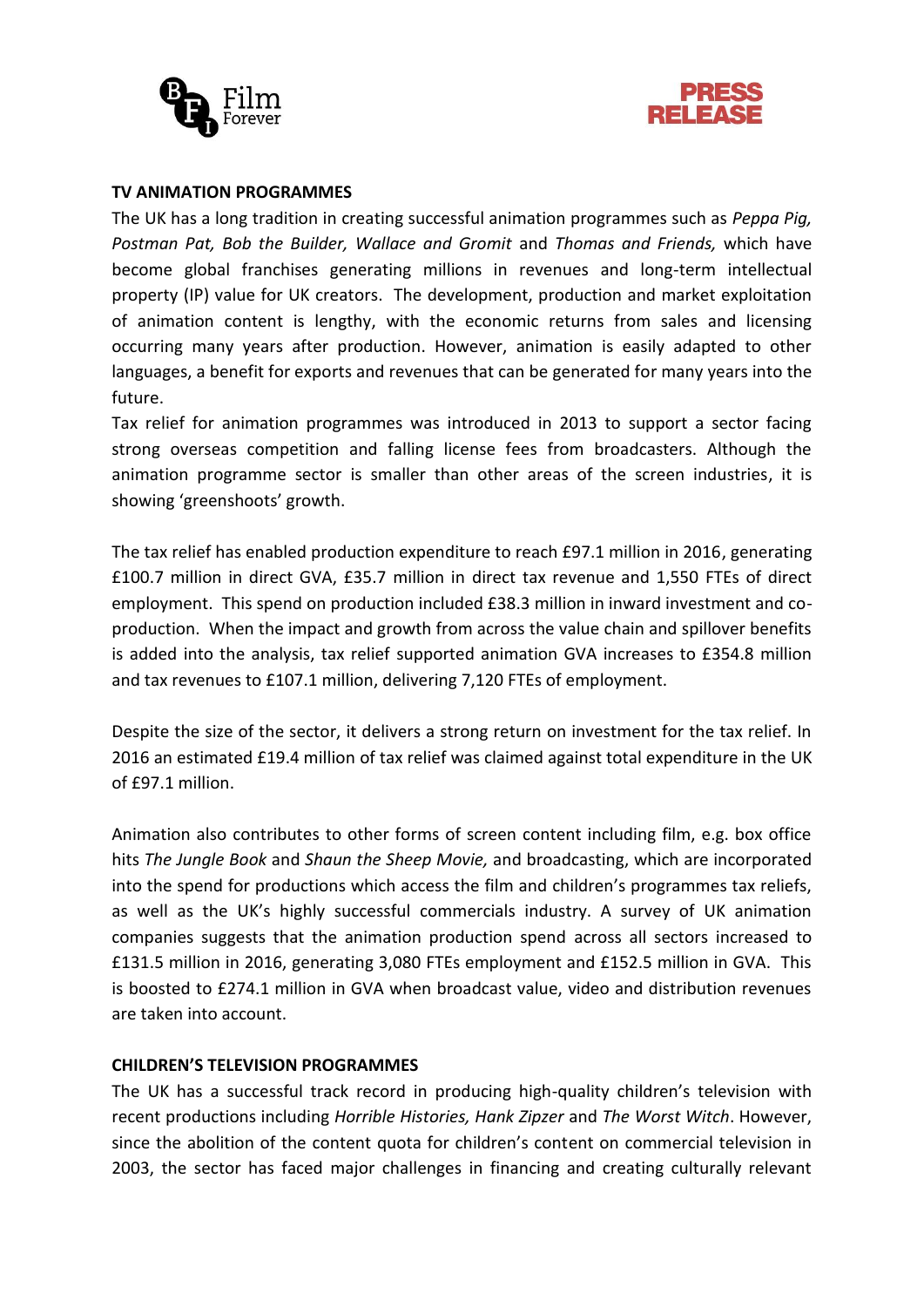



children's television. The children's programme tax relief was introduced in 2015 and is therefore still in its infancy for tracking growth.

One year on, the study shows that the tax relief enabled £61.0 million of production spend across 36 programmes, generating £41.1 million in direct GVA. Adding the indirect and induced impacts across the value increases the GVA impact of animation television programmes to £78.2 million including tax revenues of £30.6 million. In 2016 an estimated £12.2 million of tax relief was claimed against the production spend of £61 million.

The UK's booming screen industries are set against a backdrop of creative success. The UK's creative industries including the screen sectors were worth almost £92 billion in 2016 and grew by 44.8% from 2010 to 2016, twice the rate of the UK economy  $\neg$  at 22.7% for all sectors. Their contribution to the economy and potential to stimulate further growth has been recognised by the government in its Industrial Strategy which proposes major investments across creative and screen sector developments over the next five years.

Data analysis in the *Screen Business* report has been conducted in line with HMT 'Green Book' methodology and focuses specifically on production activity generated in those sectors supported by tax reliefs, rather than the total value of all. It therefore excludes non-UK content produced, distributed, sold, viewed or exhibited in the UK.

# **The full report is available at [www.bfi.org.uk/screenbusiness](http://www.bfi.org.uk/screenbusiness)**

ENDS

For media enquiries please contact:

### **BFI**

**Tina McFarling / tina.mcfarling@bfi.org.uk / 020 7957 4797 /07879 421 578 Judy Wells / judy.wells@bfi.org.uk / 020 7957 8919 / 07984 180 501 Emma Hewitt / emma.hewitt@bfi.org.uk / 020 7957 3256 / 07967 200 745**

### **About the BFI**

The BFI is the lead organisation for film in the UK with the ambition to create a flourishing film environment in which innovation, opportunity and creativity can thrive by:

- Connecting audiences to the widest choice of UK and World cinema
- Preserving and restoring the most significant film collection in the world for today and future generations
- Championing emerging and world class filmmakers in the UK  $-$  investing in creative, distinctive and entertaining work
- Promoting UK film and talent to the world